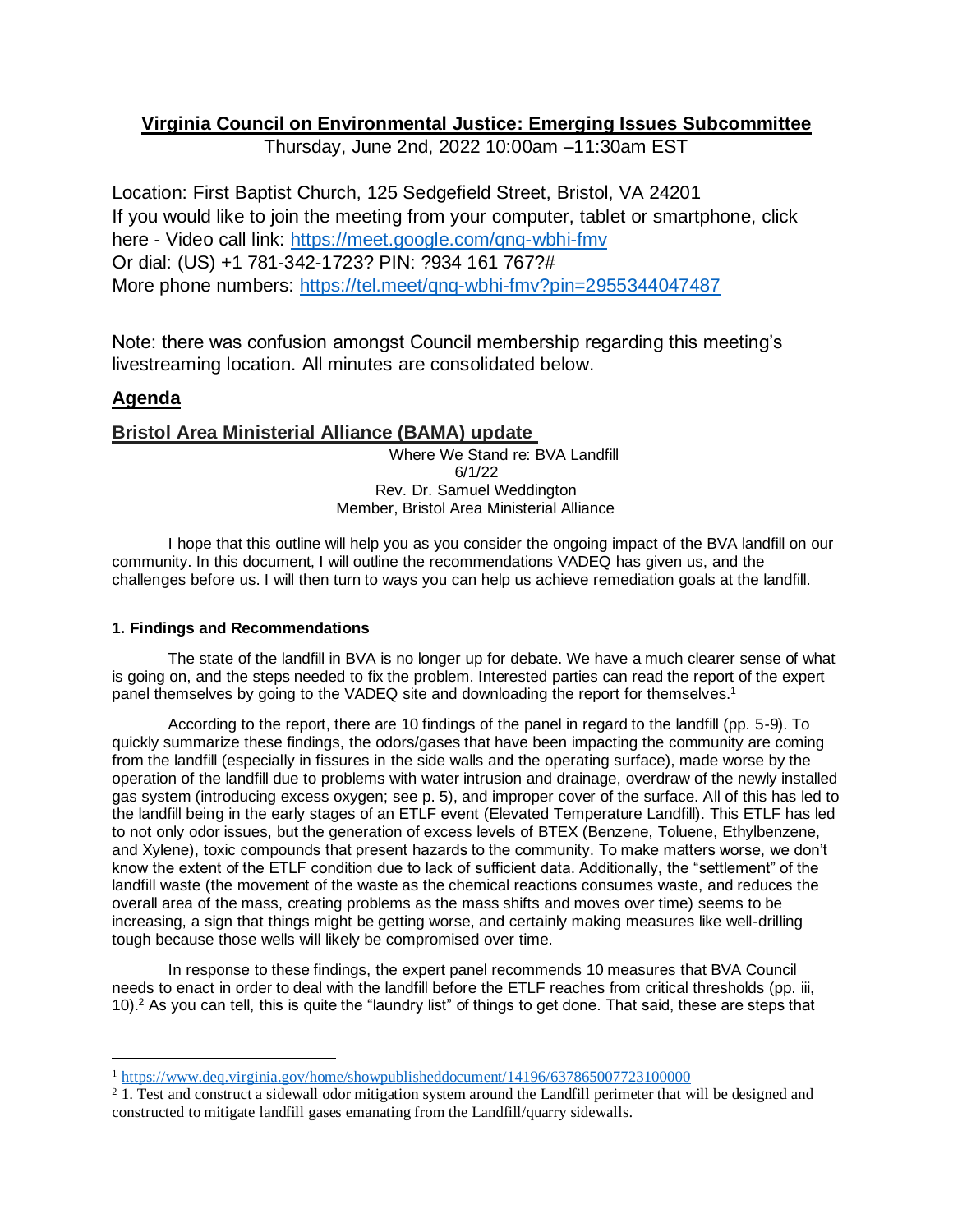are achievable with an increased sense of urgency from the city, and with funding that will allow the city and its engineers to get to work.

In regard to the ongoing operation of the landfill, the panel was pretty clear that they are highly skeptical that proper results can be achieved if the landfill continues to operate (p. 13). This is due to a number of factors, two of the greatest being ongoing problems with drainage (it is a quarry landfill, after all), and the settlement issues that the landfill has already undergone, and will likely undergo in the future. Moreover, due to elevated levels of toxins like BTEX, there is an issue with ongoing worker safety (p.14).

In summary, the landfill needs to be closed, remediation to begin as soon as possible, and monitoring put into place to keep the landfill from moving further into a state of disrepair over the long course of its lifetime.

#### **2. Impacts on Citizen Health and Quality of Life**

The importance to both Bristols (Tennessee and Virginia) of properly dealing with the landfill crisis cannot be overstated. If these remediation steps are not enacted, we have every indication that the landfill will continue to deteriorate. Conditions within the city will only get worse, and the cloud of odors/gases will only expand over time. Moreover, if not treated properly, the production of toxins like BTEX will only increase, creating real health and safety issues for residents of our community.

In regard to impacts on quality of life for residents, two measures are immediately available. One is the complaint system utilized by the City of Bristol, Virginia, operated under the terms of the Odor Mitigation Plan imposed by VADEQ.<sup>3</sup> To date, there have been over 9,200 complaints filed on this system in the last 18 months. Another popular platform citizens use to both log complaints, and to "track" the move of the gas cloud over Bristol is the app "Smell My City."<sup>4</sup> As you can see when you review the historical data, there is a current uptick in complaints on this platform. This follows historic data, suggesting the influence of atmospheric/temperature inversions on the intensity of the smells at given times during the year. As a result, we can expect gases to intensify as we come into late summer/early fall. The impacts of this increase in intensity on the physical and mental health of impacted populations has been overwhelming.

In conclusion, if Bristol is going to be "a good place to live" where families and individuals thrive, and where businesses want to invest and grow the economy, then it will need a future free of the threat the landfill currently poses. If Bristol, Virginia does not act quickly and in compliance with the

<sup>2.</sup> Improve the performance of existing gas extraction wells including minimizing air intrusion pathways through Landfill cover. Additional gas extraction wells will be needed to reduce emissions and temperatures.

<sup>3.</sup> Identify and eliminate to the extent practical any landfill gas fugitive emissions at the Landfill surface. Weekly monitoring activities of gas emissions at the Landfill surface will be required.

<sup>4.</sup> Install settlement plates and conduct monthly surveys to document the locations and rates of settlement in the waste mass.

<sup>5.</sup> Install and monitor a dedicated system of thermocouples in the waste mass to monitor Landfill temperatures for greater spatial resolution (horizontal and vertical) and to provide data at a greater frequency.

<sup>6.</sup> Install at least five (5) deep dedicated monitoring wells to enable sampling and characterization of leachate and measurement of temperature profiles in the waste.

<sup>7.</sup> Install and operate large-diameter dual-phase extraction wells for removal of gas and leachate. Treatment requirements for extracted leachate must be determined.

<sup>8.</sup> Install a temporary geosynthetic cover over the entire Landfill. This will require substantial grading of the existing Landfill surface to direct runoff to the southeast corner of the Landfill where it is expected a stormwater

management pond can be constructed to manage stormwater that is collected on top of the geomembrane cover. 9. Develop and implement an effective and sustainable stormwater management plan and settlement management plan for the Landfill.

<sup>10.</sup> The Panel recommended an active community outreach program to communicate strategies, provide status and progress reports, and receive citizen feedback.

<sup>3</sup> <https://www.bristolva.org/FormCenter/City-Help-Desk-7/Solid-Waste-Facility-Concerns-68>

<sup>4</sup> <https://smellmycity.org/visualization?share=true&date=20220601&zoom=11&latLng=36.591693,-82.133406>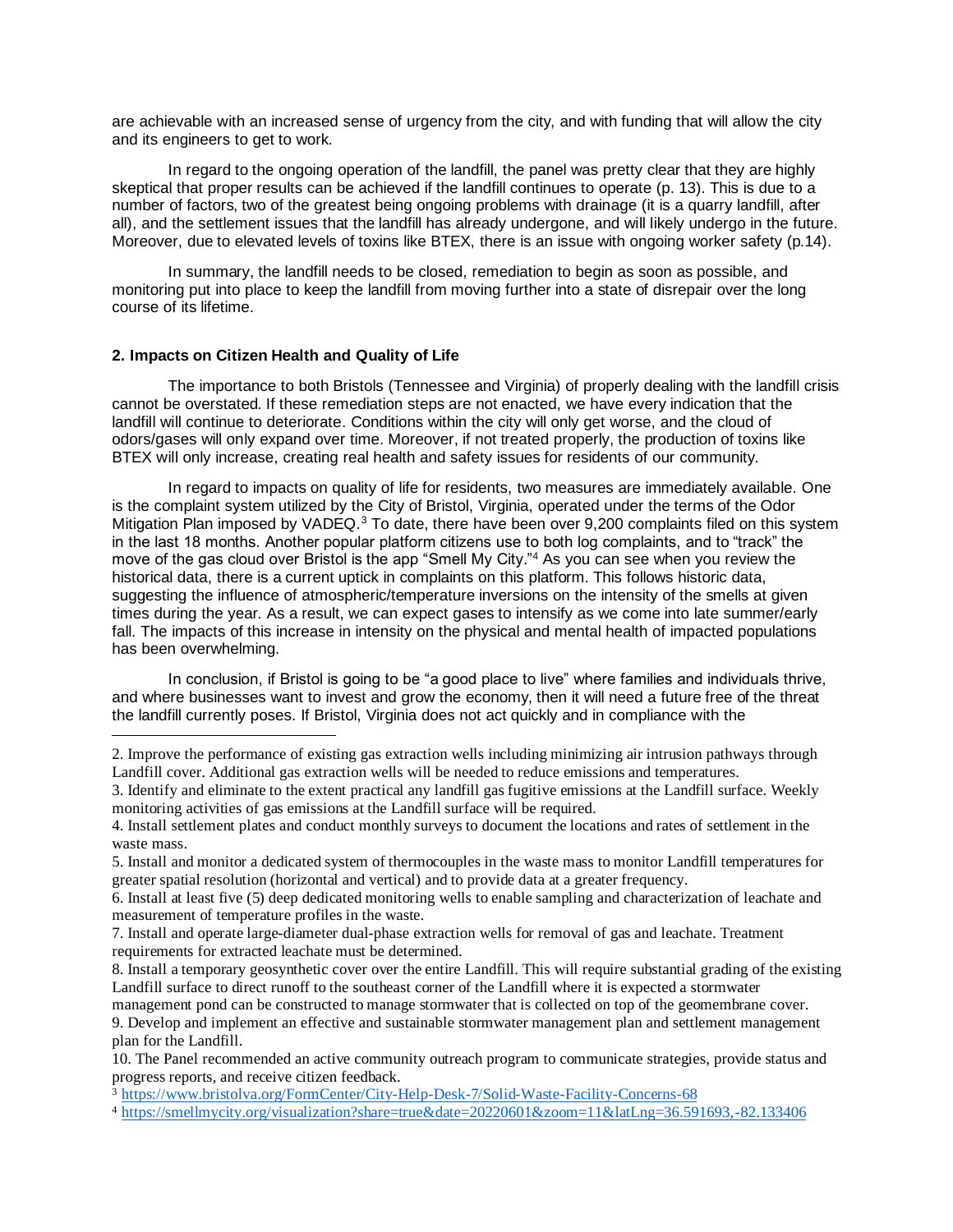recommendations laid out by the panel, then the risks to our community cannot be overstated. In short, who would want to buy a home or build a business in a place that smells like a dump, and poses a longterm threat to health and well-being of its citizens?

#### **3. Complaint and Injunction**

The most recent development in this story is the complaint and injunction filed by the City of Bristol, TN against the City of Bristol, VA in United States District Court, Western District of Virginia on May 26, 2022.<sup>5</sup> The complaint<sup>6</sup> is in three parts, claiming that Bristol, VA has: (1) violated provisions of the Clean Air Act (CAA) as it pertains to the Title V permit granted the city under the authority of the CAA, (2) violated provisions of the Resource Conservation and Recovery Act (RCRA) in the way it has handled waste that has resulted in the emission of noxious odors and harmful gases, and (3) has created a public nuisance that substantially impacts the ability of Bristol, TN to serve its citizens, and created adverse health impacts on its citizens and employees. The injunction<sup>7</sup> is an expedited motion for the court to order the city of Bristol, VA to: (1) install sidewall odor mitigation systems at the landfill, (2) install instrumentation to monitor the temperature of the waste mass more adequately, (3) cease accepting waste at the landfill, (4) use adequate cover to seal the waste at the landfill, and (5) submit a plan on how the city will implement the findings of the expert panel within 60 days.

In response, the City of Bristol, VA has offered a settlement agreement<sup>8</sup> to Bristol, TN wherein the city of Bristol, VA would agree to: (1) be enjoined from violating the CAA and RCRA and complying with those statues "as soon as practicable," (2) begin taking action to eliminate odors, (3) stop accepting trash after the landfill "is contoured to maximize stormwater runoff retention," (4) develop a plan for closure of the landfill within 120 days of an agreement, (5) pay Bristol, TN \$250,000 for the legal costs it has incurred, (6) install a sidewall odor mitigation system "if it is determined to be successful based on engineering standards after testing," (7) install and monitor temperature monitoring equipment in the waste mass, with Bristol, TN agreeing to "aggressively assist Bristol, VA in seeking outside funding," (8) cease accepting waste after the landfill is contoured, (9) provide adequate cover for the waste, (10) and have Bristol, TN acknowledge that the "entire costs of these corrections cannot be borne by the citizens" of Bristol, VA.

To date, there has been no official response from the city of Bristol, TN.

## **4. Needs**

In light of the tremendous technical challenges (not to mention public relations challenges) outlined in the report, it should be of no surprise that financial support is the great need. As outlined in an independent financial report by SCS Engineers (undertaken by the city in 2019)<sup>9</sup>, the city cannot afford to close the landfill, yet its ongoing operation presents enormous financial problems as the tipping fees currently charged by the city leaves great deficits for future generations of Bristolians to deal with (p. 32). In light of the recent recommendations by the expert panel, additional financial burdens have been put on the city if it is going to effectively remediate the landfill. Moreover, if the landfill is closed, the city is going to need a place to dispose of its waste.

As of this date, there is approximately \$2,000,000 set aside in the Commonwealth's 2022-2024 biennium budget via the Department of Natural and Historic Resources.<sup>10</sup> Moreover, under Amendment Item 377 #2c, VADEQ is directed to provide technical assistance to the city to remediate the landfill, and help resolve ongoing health, environmental, and quality of life issues related to the landfill. We are appreciative of these efforts.

However, \$2,000,000 is not enough money to fix this problem in an efficient and expedient manner. Though we do not wish to be overly critical, in this same budget, Amendment Item 375  $\text{\textsterling}7$ c<sup>11</sup>

<sup>5</sup> <https://www.bristoltn.org/1477/Bristol-VA-Landfill>

<sup>6</sup> <https://www.bristoltn.org/DocumentCenter/View/9578/2022-05-26-Complaint>

<sup>7</sup> <https://www.bristoltn.org/DocumentCenter/View/9577/2022-05-26-Expedited-Motion-for-Preliminary-Injunction>

<sup>8</sup> [https://www.bristolva.org/DocumentCenter/View/3747/BRTN-Lawsuit-Settlement-Agreement\\_52722](https://www.bristolva.org/DocumentCenter/View/3747/BRTN-Lawsuit-Settlement-Agreement_52722)

<sup>9</sup> [https://drive.google.com/file/d/1ZN6f0xGVhRyvjHXis1HUV\\_KmTGrrS8di/view?usp=sharing](https://drive.google.com/file/d/1ZN6f0xGVhRyvjHXis1HUV_KmTGrrS8di/view?usp=sharing)

<sup>10</sup> <https://budget.lis.virginia.gov/amendment/2022/2/HB30/Introduced/CR/377/2c/>

<sup>11</sup> <https://budget.lis.virginia.gov/amendment/2022/2/HB30/Introduced/CR/375/7c/>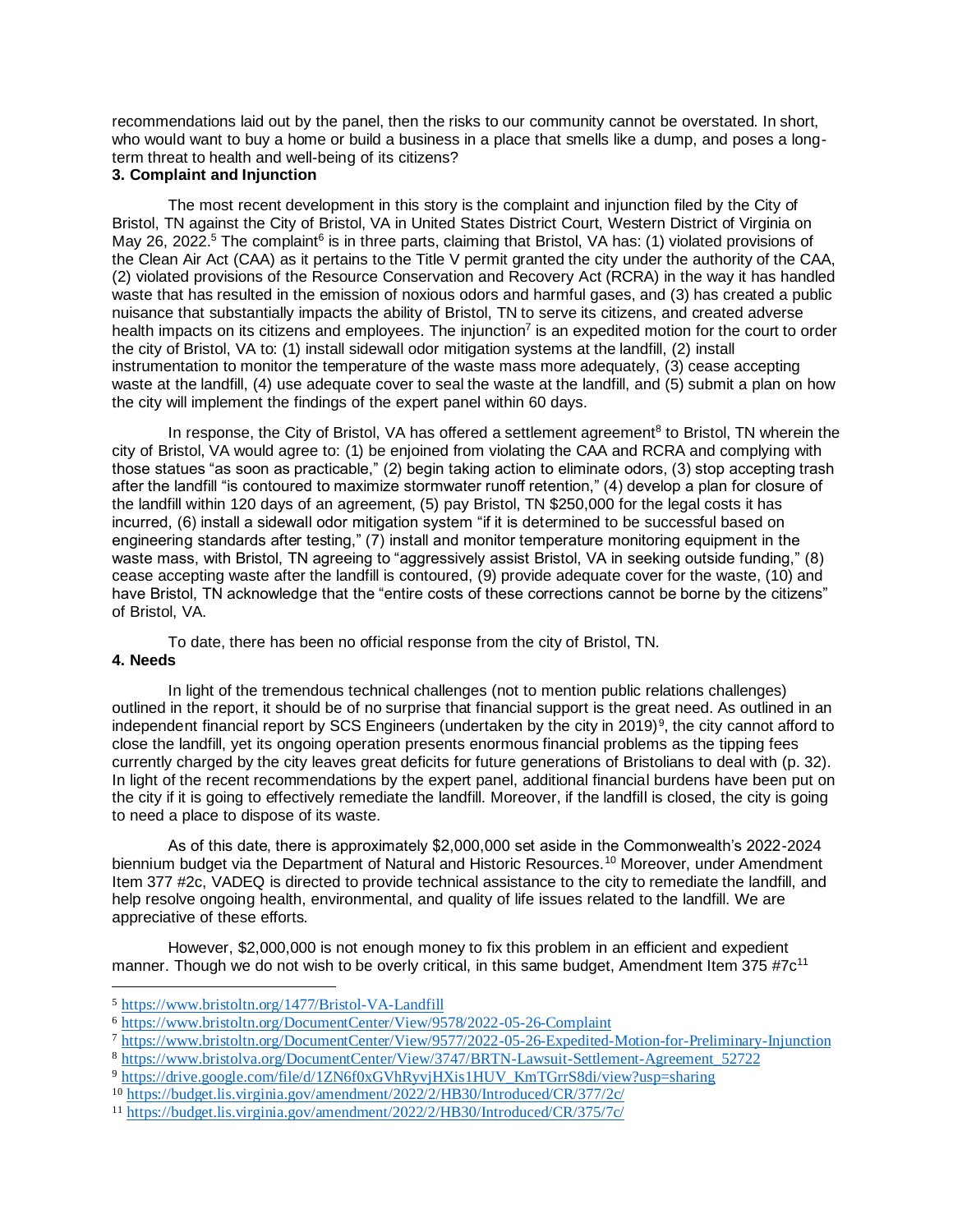gives the City of Chesapeake \$9,000,000 from the general fund (via Natural and Historic Resources) in order to expand a pool at its community center. Amendment Item 386 #1c<sup>12</sup> gives Botetourt County \$6,000,000 from the general fund (via Natural and Historic Resources) to acquire a site, design, and construct the Fincastle Museum, for which the County need only provide \$500,000 in matching funds.

While I am sure that these are worthy projects, and we hope the best for these municipalities, the disparity in relative levels of urgency could not be more pronounced. The landfill in Bristol, VA is an ecological crisis that impacts the well-being of Virginia citizens, not to mention residents of another state (thus creating an interstate issue likely to be resolved in federal court). Moreover, the city of Bristol, Virginia is not alone in terms of potential liability. The waste and air permits that allowed the city to run the landfill under the conditions took place under the regulatory oversite of VADEQ, not to mention that the existence of the landfill is the result of legislative exemptions granted by the Virginia Legislature. That \$2,000,000 is provided to help remediate an environmental disaster of this scope while other municipalities are granted sums many times larger for projects that don't hold such dire environmental, health, and economic consequences ought to raise serious concerns for every citizen of the Commonwealth.

To be blunt, examples like this convince residents that the landfill crisis in Bristol, Virginia is a clear-cut case of environmental injustice. In Bristol's case, poor and vulnerable communities are not only forced to carry the burden of environmental degradation, but they are also starved of the resources required to address such disasters. Simply put, half-measures like this only serve to convince many in our community that if Bristol was east of Roanoke, more adequate funding would be made available to help with the disaster. Surely the crisis at hand might require a pool be deferred for one year.

In addition to the financial needs of Bristol, Virginia to remediate this disaster, there is also the need to rebuild the public trust in the city's ability to deal effectively with this crisis, and in such a way so as not to discourage ongoing investment in the city by property owners and businesses. This is taken up in recommendation #10 of the expert panel that charges the city to develop "an active community outreach program to communicate strategies, provide status and progress reports, and receive citizen feedback." Unfortunately, the results of communication initiatives undertaken by Bristol, Virginia are mixed. A recent example should suffice to illustrate the problem. At its most recent Council meeting, 13 around time marker 50:20, a Bristol, VA resident (Chris Knupp) spoke to Council about the impacts the landfill is having on his family, and the need for the city to do a better job of communication. At this point, the City Manager interrupted Mr. Knupp and proceeded to spend the next 6 minutes (approximately 3x longer than Mr. Knupp's actual comments) lecturing Mr. Knupp and those in attendance about how effectively he has communicated with the citizenry, and the wrongs done to him by the community despite his good faith efforts. Simply put, the City continues to falter in regard to its approach to the public, and needs clear guidance and boundaries from other authorities on how best to communicate with the general public. It could use the help of agencies like VADEQ's Office of Environmental Justice to engage vulnerable communities that have to bear the brunt of this ecological disaster effectively.

In light of this, we, the minister members of the Bristol Area Ministerial Alliance, along with our allies at Virginia Interfaith Power and Light, as well as the Sierra Club, offer this following short list of immediate needs. This list is not meant to be exhaustive, but more of a conversation starter, conscious of the fact that there will be now unknown difficulties as this process moves forward:

1. The Governor, the Council on Environmental Justice, the Office of Environmental Justice (VADEQ), VADEQ, and the Secretary of Natural and Historic Resources need to make remediation of the Bristol, Virginia landfill a fiscal priority. Again, we are appreciative of the hard work that has gone into producing the findings of the expert panel, and we are thankful that some monetary relief is coming. However, \$2,000,000 is only a small fraction of what is needed to deal with this crisis effectively, and on a reasonable time-table.

<sup>12</sup> <https://budget.lis.virginia.gov/amendment/2022/2/HB30/Introduced/CR/386/1c/>

<sup>13</sup> Council Meeting, 5/24/2022, <https://www.youtube.com/watch?v=tHmMAzKMgA8> , time marker 50:20.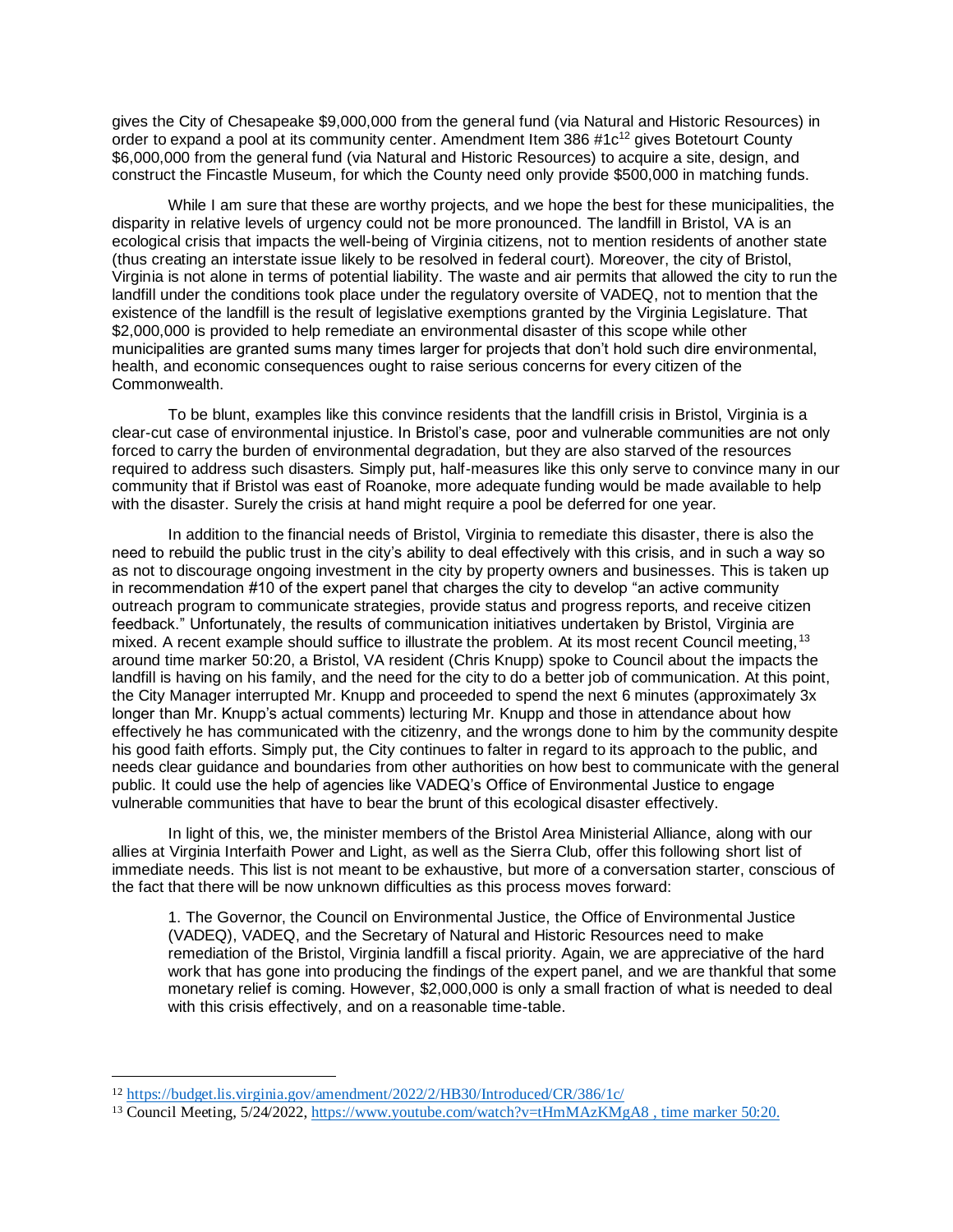2. The Council on Environmental Justice needs to vote on a resolution to recommend that the Governor and associated agencies make remediation of the Bristol, Virginia landfill a fiscal and regulatory priority. Specifically, while we do not have a final cost estimate on remediation costs, early projections are between 80 and 100 million dollars. In light of the fiscal prospects for Bristol, Virginia, this would suggest that between 25 and 30 million dollars would need to come from the Commonwealth.

3. We ask that the Council on Environmental Justice and related state agencies recommend to federal legislators representing the Commonwealth that they make remediation of the Bristol, Virginia landfill a fiscal and regulatory priority. This recommendation should be made in conjunction with the recommendation to the Governor of Virginia in point 2. Part of the funding calculus lawmakers should be looking at is making the case at both the state and federal levels that Bristol, Virginia is a prime candidate for receiving emergency funds set aside for Environmental Justice initiatives at both the state and federal level. Those who suffer the most from the landfill (living directly adjacent to it on the Virginia side) are either poor, or make up the largest concentrations of communities of color in Bristol, Virginia. The "intersectional" nature of the environmental crisis (disproportionate burden on the poor and communities of color) make Bristol an excellent test case for initiatives recently proposed by the Biden administration.<sup>14</sup>

4. In accord with recommendation #10 of the expert panel, Bristol, Virginia needs to be as transparent as possible about its plans to deal with the landfill. Apart from constructive dialogue on this matter, and especially as conditions "get worse before they get better," it is very easy for a spirit of antagonism and recrimination to set in that will prove destructive to the community. As shown in the example given from the last Council session, the city seems unprepared in taking this step. Accordingly, guidance and boundaries from state agencies about best practices regarding communication with the citizens would be greatly appreciated.

5. We ask that the Council on Environmental Justice and related state agencies recommend to agencies like Emergency Management that funding and material relief be provided to meet the needs of the community in light of the crisis. The city, along with civic minded businesses and citizens, as well as lawmakers at the state and federal levels should begin setting aside money and planning for a rollout of much needed direct-aid to citizens. If the community is going to have to endure the odors/gases associated with the landfill, as well as their effects on quality of life, they are going to need help. This is especially true of vulnerable populations in our community. Such relief efforts may look like purifiers, weatherization initiatives that help keep gases out of homes, and hotel vouchers for those caught in their homes during particularly "heavy" periods of landfill gas inundation.

Again, this is not an exhaustive list, but is more a conversation starter as our city faces the long road ahead. Dealing with the landfill crisis is going to take a great deal of time, attention, patience, and most importantly, cooperation. Everyone, from ordinary citizens to business interests will need to bring resources and influence to bear to help solve this problem.

Submitted respectfully,

<sup>&</sup>lt;sup>14</sup> See Lisa Friedman, "White House Takes Aim at Environmental Racism, but Won't Mention Race," NY Times, February 15, 2022, [https://www.nytimes.com/2022/02/15/climate/biden-environment-race-pollution.html.](https://www.nytimes.com/2022/02/15/climate/biden-environment-race-pollution.html)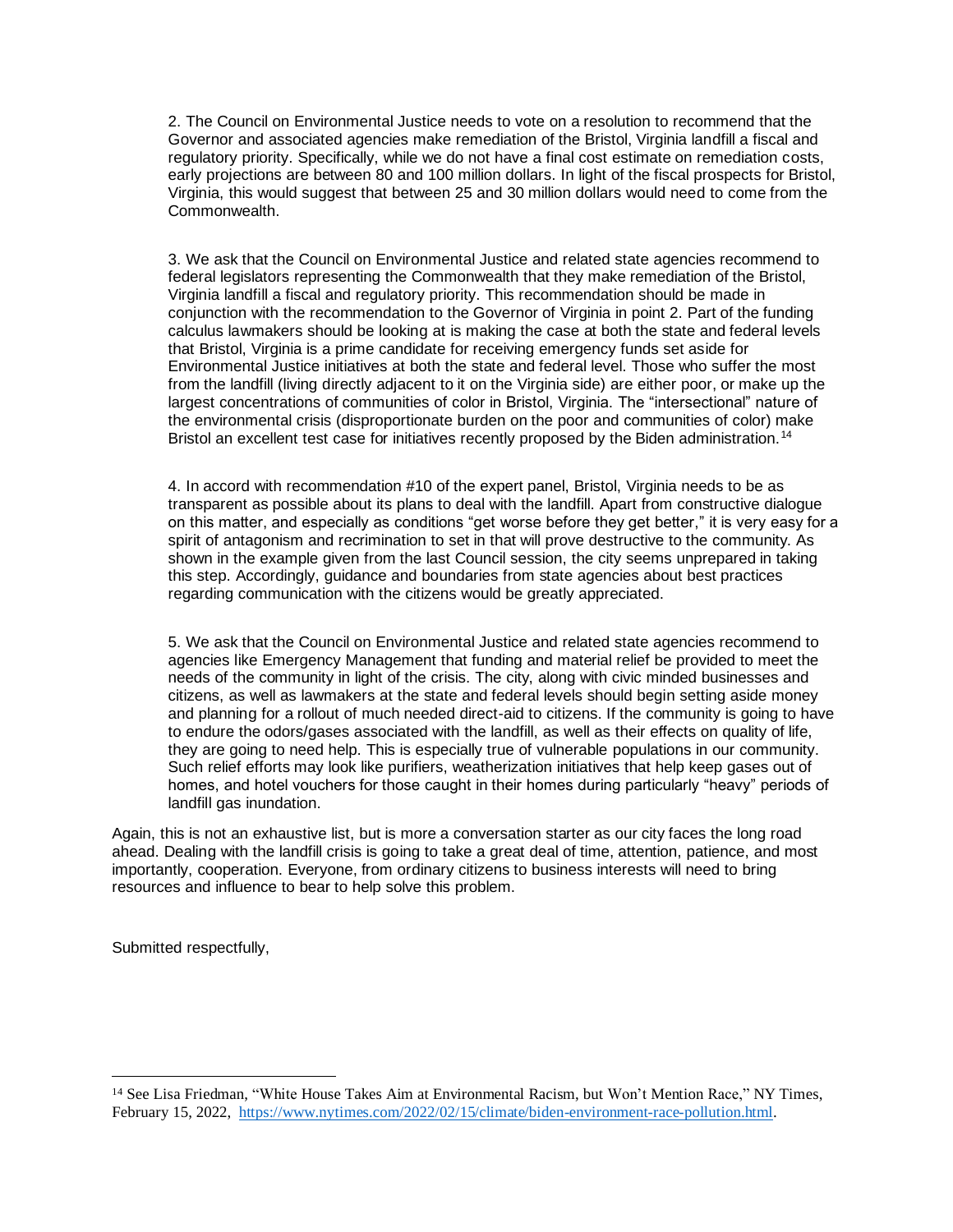ufWir

Rev. Dr. Samuel Weddington Senior Pastor, First Presbyterian of Bristol, TN Minister Member of the Bristol Area Ministerial Alliance

#### **Southern Appalachian Mountain Stewards (SAMS) update**

### By Garrett Nunley

Today I am here to speak on behalf of Southern Appalachian Mountain Stewards, or SAMS. We are an organization dedicated to addressing the current & legacy impacts of extraction in coal impacted communities of Southwest Virginia. As a grassroots organization on the frontlines of extraction in Virginia our members have experienced firsthand the harm of mountaintop removal mining sites that litter the landscape, polluting our air and water. As the coal industry continues to externalize its costs onto our communities SAMS will continue to take action and build awareness alongside our neighbors to hold these companies accountable. Mountaintop removal mining & extraction continues to be a blight on our communities. These profound impacts on our region of the state are still ongoing and we thank the Virginia Council on Environmental Justice for this opportunity to share our concerns. Since its inception, SAMS has been dedicated to protecting our communities from extractive corporate profiteering at the expense of the long-term health and well-being of our communities. Nothing embodies this practice more than mountaintop removal coal mining, a practice that offers no long-term benefits, does not produce wealth for our communities, and does not sustain long-term employment opportunities for our workers. Rather, it causes serious harm to public health while permanently scarring the face of our natural landscape. In Appalachian Virginia, our mountains are an essential symbol of our shared heritage, and so the practice of mountaintop removal coal mining is an especially egregious infringement on our culture, opportunity, & identity as Appalachian peoples. Local and state governments have failed to adequately condemn or address this practice. This is particularly troubling as those same entities continue to advocate the development of Southwest Virginia as a cultural heritage and ecological tourism destination while turning a blind eye to this practice which ultimately impacts our natural environment and cultural landscape in ways that are in direct conflict with that image of our region. In particular, our organization was formed and shaped by a ten-year-long fight to prevent a large-scale mountaintop removal project at Ison Rock Ridge in Appalachia, VA from coming to fruition. This project would have defaced 1000 acres of mountains in western Wise County and have severe consequences for the former coal camps in close proximity to the site, which is still home to numerous families, as well as the town of Appalachia. While we were ultimately successful in this fight it has come to our attention that companies are once again seeking permits to strip sections of Ison Rock Ridge. While we ultimately advocate for the end of mountaintop removal mining in Virginia and across the United States we urge this council to encourage state regulators to apply the strictest scrutiny allowable under the law on the to end permitting of new Mountaintop removal mines and to take into account the broader social and ecological impacts that such permitting may have. In recent years, SAMS has also begun to engage in the citizen's monitoring process to ensure that former mine lands are reclaimed in accordance with State and Federal guidelines. In the case of both sites that we are engaged in monitoring, major benchmarks named in those sites' compliance agreements have been missed. SAMS is currently moving forward with the intent to sue A&G Coal Corporation, owned by West Virginia Gov. Jim Justice and his family, of their intent to file a lawsuit against the company for its failure to reclaim surface coal mines in Wise County. This failure is not an isolated incident by a single bad actor, but rather reflects a systematic failure to hold industry actors